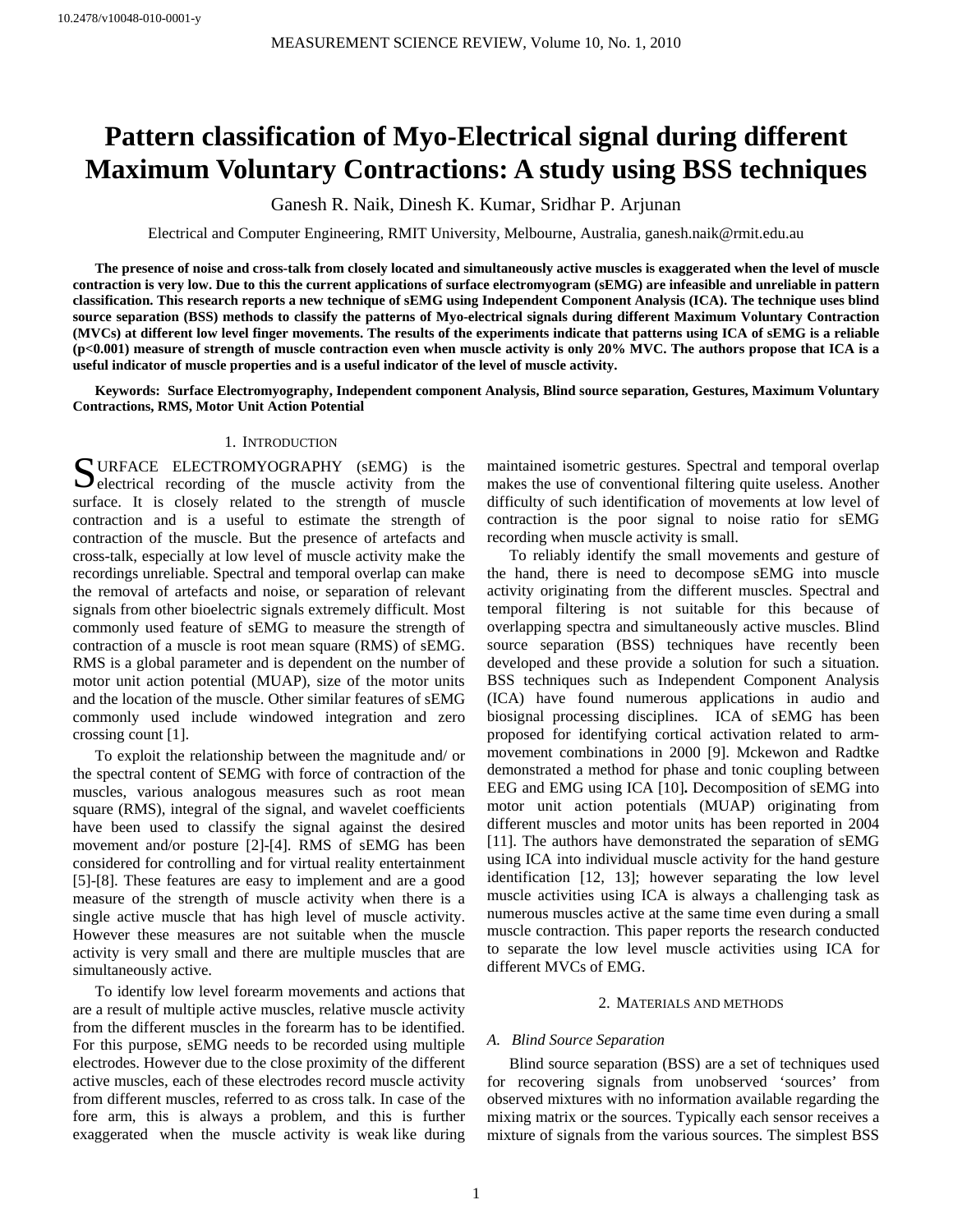technique aims at transforming an input vector into a signal space in which the signals are statistically independent [14, 15]. This is achieved iteratively by reducing a cost function that is related to dependence within the different signals.

The simple BSS model assumes that the mixing process is linear, and is expressed as:

$$
x(t) = As(t) \tag{1}
$$

where  $x(t) = [x_1(t),...,x_n(t)]^T$  $[s(t) = [s_1(t),...,s_n(t)]$  the original signals, and *A* is the  $n \times n$  are the recordings, mixing matrix. This mixing matrix and each of the original signals are unknown. To separate the recordings to the original signals (estimated original signals *s*), the task is to estimate an un-mixing matrix *W* so that:

$$
s(t) = Wx(t) = WAs(t)
$$
 (2)

ICA iteratively determines the un-mixing matrix W and thu s estimates the corresponding independent signals *s* from the observations *x.* There are number of possible costfunctions that may be considered for this purpose. The fundamental principle of these is based on the statistical independence of the sources *s*. This paper uses FastICA algorithm for the sEMG source separation. FastICA algorithm is explained in brief next.

FastICA is a fixed point algorithm that employs higher ord er statistics for the recovery of independent sources [14, 15]. Separation is performed by minimization of negentropy of the mixture such that uncorrelated and independent sources whose amplitude distributions as non Gaussian as possible are obtained. FastICA can estimate ICs (independent components) one by one (deflation approach) or simultaneously (symmetric approach), and the extracted ICs can be lower than the number of mixtures so that the un-mixing matrix *W* can be rectangular*.* FastICA uses simple estimates of negentropy based on the maximum entropy principle [14].

## *B. Suitability of ICA for decomposing sEMG*

The suitability of ICA to separate the signals originating fro m different sources is based on the following assumptions:

- The sources are independent.
- The sources are stationary (relative to the recorder),
- The signals are non-Gaussian, and
- Signal propagation delay is negligible.

Below are the arguments demonstrating that muscle electrical activity at low level of muscle contraction satisfies each of the above criteria.

- Each muscle is a set of motor units that is well separated from the other muscles and hence each muscle can be assumed to be an independent source.
- At low level of contraction, the muscle activity can be assumed to be made of independent motor unit action potentials (MUAP) that are individual pulses and thus the finite sum of these is non-Gaussian.
- At low level of muscle contraction, the length and position of the muscles with respect to the skin and other muscles remains stationary and hence with respect to the recording electrodes.

• Volume conduction in tissue is essentially instantaneous [16, 17].

Based on the above, the authors [18] have developed and reported the technique where the un-mixing matrix is estimated using ICA. Using this un-mixing matrix, sEMG recordings can be decomposed on an ongoing basis for a given electrode position. The vector consisting of RMS values averaged over the duration of the action are representative features of the action. Other researchers [16, 17] have reported success in the use of this approach to decompose EEG data.

# *C. Methodology*

Experiments were conducted to evaluate the performance of t he proposed system to identify finger and wrist flexion from sEMG recorded on the forearm. The RMIT University human experiments ethics committee approved the experimental protocol.

### *D. Subjects*

Seven healthy subjects (six male and one female) vol unteered to participate in this study. Mean age was 26.6 (σ  $= 2.05$ ) years; mean weight 70.6 ( $\sigma = 6.56$ ) kg; and mean height was 170.6 ( $\sigma$  = 7.42) cm. The participants inclusion criterion was; (i) no history of myo or neuro-pathology, and (ii) no evident abnormal motion restriction. Only right-hand dominant participants were included in this study. Each participant was given an oral and written summary of the experimental protocol and the purpose of the study and then was required to sign a consent form prior to participation.

#### *E. Experimental procedure*

Experiments were conducted where sEMG from the Flexor dig itorum superficialis (FDS) muscle was recorded when the participant maintained specific finger flexion. FDS lies in the anterior compartment of the forearm, which has a primary function of flexing the digits in finger movements [19]. The two electrodes were placed on FDS muscle as shown in Fig.1. The force of contraction was measured using *FlexForce* sensor. The *FlexiForce* A201 (Tekscan, Boston, MA, USA) force sensor is an ultra-thin, flexible force sensor that can be fixed to measure the force of contraction from each of the fingers.

At the start of the experiment, the participant was made to gen erate maximum voluntary contraction (MVC) for 10 seconds and this was repeated 5 times. Based on the study of Basmajian and De Luca [1], the average of these five recordings was considered to be the MVC. Three different finger gestures were used as protocol to record sEMG from the participant: *Middle finger flexion, Ring finger flexion and Little finger flexion*.

The participant was asked to maintain each flexion for 7-8 sec s for three different levels of forces i.e*.,* 20%, 50% and 80% of MVC. The duration of each run of the experiment was 120 secs. The sampling rate for recording sEMG was 1024 samples/sec. The change in resistance of the *FlexiForce* is the measure of force of the sensor. To record the force exerted on the sensor, voltage across a fixed resistance in series with *FlexiForce* force sensor was recorded at 1024 samples/sec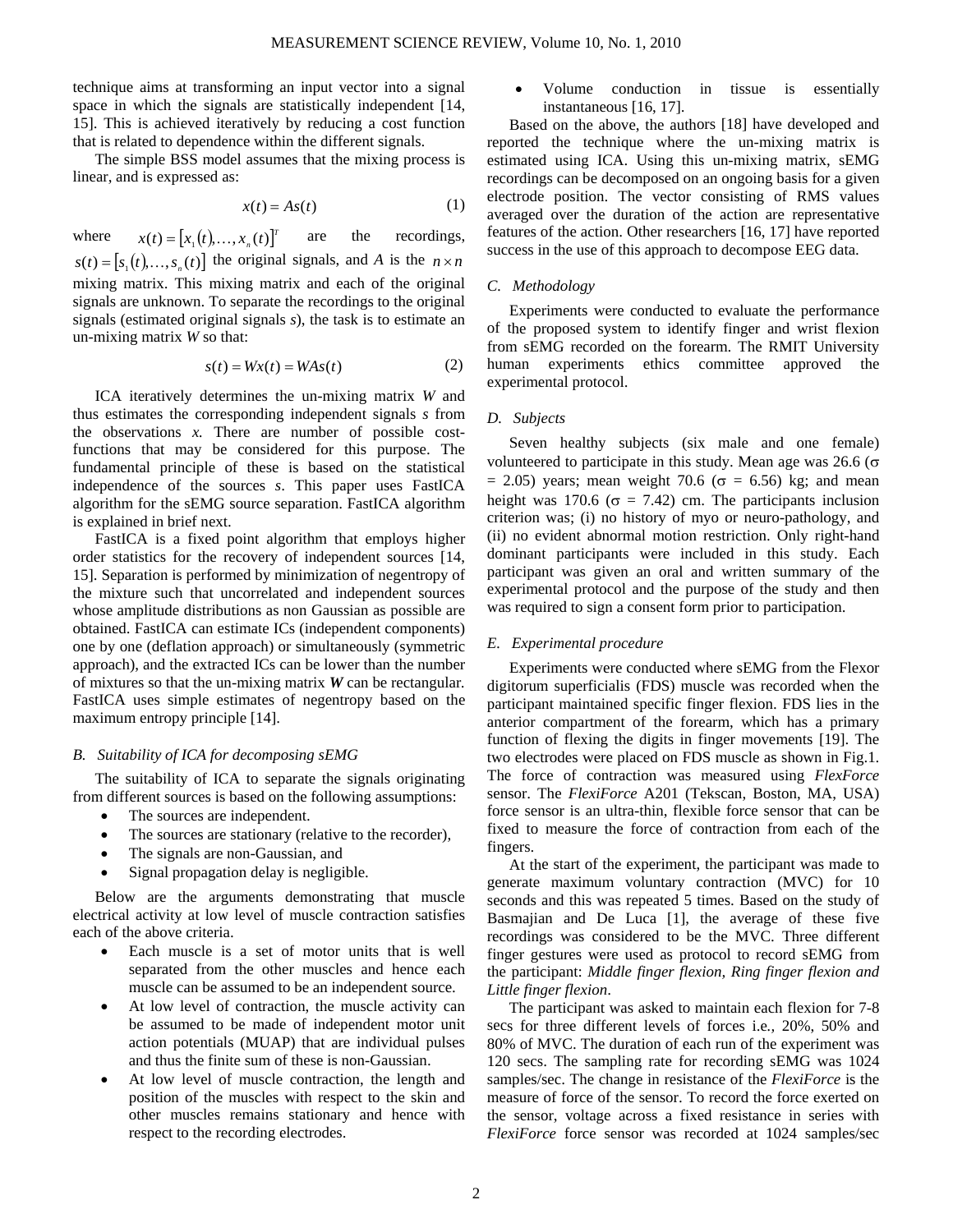along with sEMG signal. Visual feedback of the force sensor output was given to the user to maintain steady muscle contraction.

# *F. Data analysis*

Surface EMG is low frequency signal. EMG recording equ ipment (Delsys) filters the signal before the data acquisition. Low frequency noise components are eliminated during this process. The data was analyzed to compare the performance of ICA based sEMG separation and that of unseparated sEMG for identifying finger flexions for different MVCs. The length of each sEMG segment was approximately 2500 samples (2.5 seconds) and this corresponded to the duration of each action. To determine the efficacy of ICA, sEMG recordings were analyzed under the two conditions;

- (i) when sEMG was not separated and,
- (ii) when sEMG was separated using ICA
- These are described below:

At the first step, RMS of the unseparated sEMG was com puted for all the three different MVCs and each finger flextion. Next, sEMG was separated using fastICA and computing RMS for the separated muscle activity for each of

the actions. Two channel sEMG data was separated using FastICA. Symmetric FastICA approach was used for sEMG source separation. Reason for this is that sEMG is a very low frequency signal and this method eliminates any unwanted artifacts in sEMG. The ICA separated data was used for RMS computation. However there exists an ambiguity problem in ICA. Hence a mitigation strategy to overcome shortcomings related to order and magnitude ambiguity related to ICA has been developed. This is achieved by using a combination of unmixing matrix obtained from FastICA corresponding to the specific user*.* This task was repeated for all the seven subjects who participated in the experiment. ICA and RMS were compared for their performance by determining the significance of separation of each flexions corresponding to different force levels of contraction. This analysis was repeated for all the three finger flexions and for all the seven subjects. The results were summarized in Table I.

The next step is to identify the separation patterns for 3 flexions during different force levels using Analysis of Variance (ANOVA) statistical anlaysis. ANOVA analysis was performed for all the three finger flexions and for all the participants. The mean result of ANOVA is explained in Table II.

Table I. Overall (mean) results for 20%, 50% and 80% MVCs for all seven participants

|     |                 | <b>20% MVC</b> |            | 50% MVC        |            | 80% MVC        |            |
|-----|-----------------|----------------|------------|----------------|------------|----------------|------------|
|     | <b>Gestures</b> | <b>ICA RMS</b> | <b>RMS</b> | <b>ICA RMS</b> | <b>RMS</b> | <b>ICA RMS</b> | <b>RMS</b> |
| Ch1 | Little          | 2.901          | 0.0953     | 5.462          | 0.0943     | 9.799          | 0.133      |
|     | Ring            | 3.167          | 0.0287     | 6.544          | 0.0347     | 10.125         | 0.151      |
|     | Middle          | 3.026          | 0.025      | 6.006          | 0.046      | 10.357         | 0.176      |
| Ch2 | Little          | 3.054          | 0.0742     | 6.255          | 0.0821     | 10.092         | 0.139      |
|     | Ring            | 3.274          | 0.0279     | 6.501          | 0.0389     | 9.971          | 0.188      |
|     | Middle          | 3.234          | 0.0276     | 6.304          | 0.0458     | 10.361         | 0.172      |

Table II. Overall (mean) p – Values using ANOVA for 20%, 50% and 80% MVCs for all seven participants

| <b>Gestures</b> | <b>ICA RMS</b> | <b>RMS</b> |
|-----------------|----------------|------------|
| Little          | 3.8355e-11     | 0.025      |
| Ring            | 0.00002        | 0.05       |
| Middle          | 0.00001        | 0.03       |



Fig.1 The experimental setup for finger flexion experiment Fig.2 Three finger flexion performed during the experiment



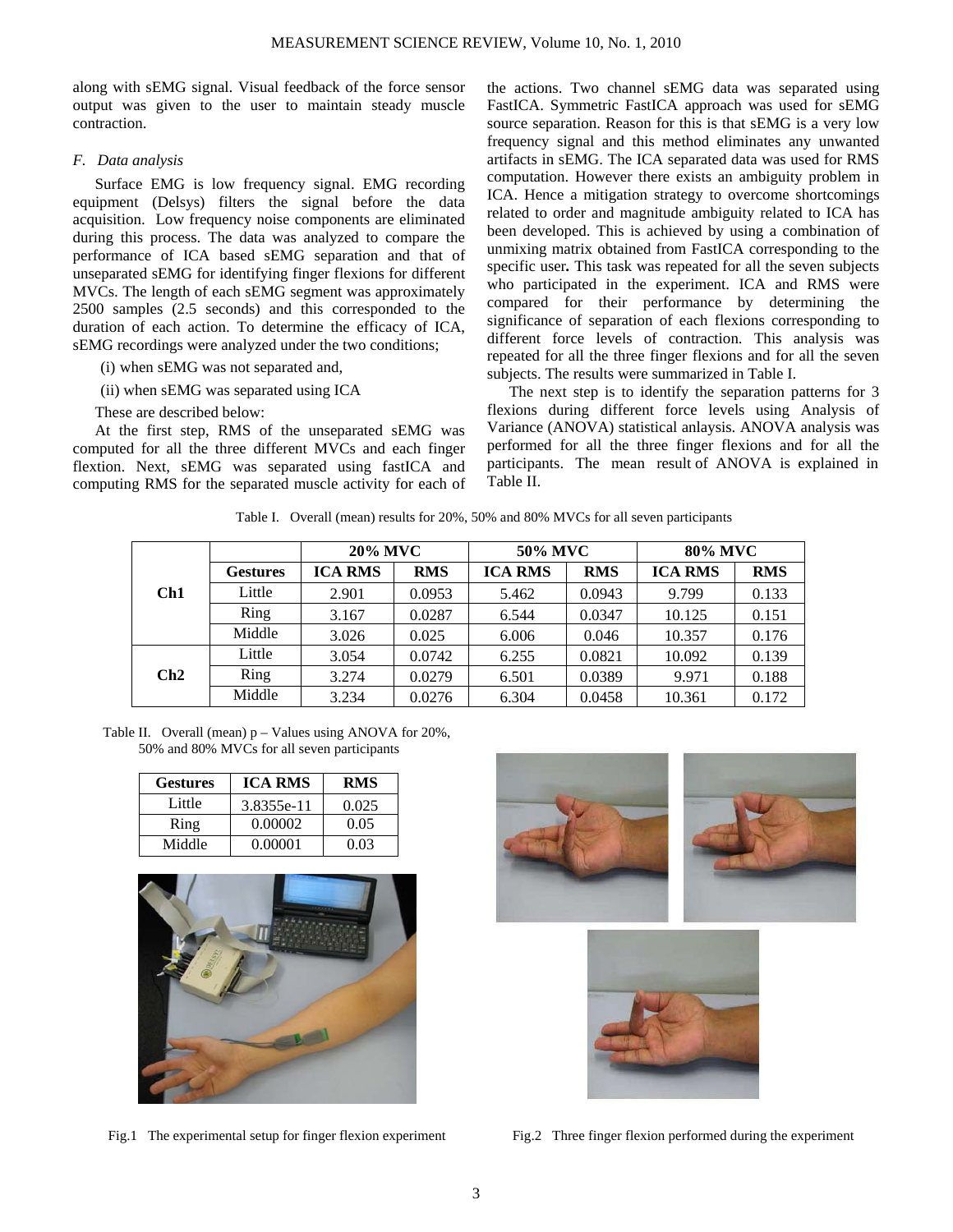

Fig.3 ICA-RMS Box plot of little finger for 20%, 50% and 80% MVCs







Fig.5 ICA RMS Box plot of middle finger for 20%, 50% and 80% MVCs











Fig.8 RMS Box plot of ring finger for 20%, 50% and 80% MVCs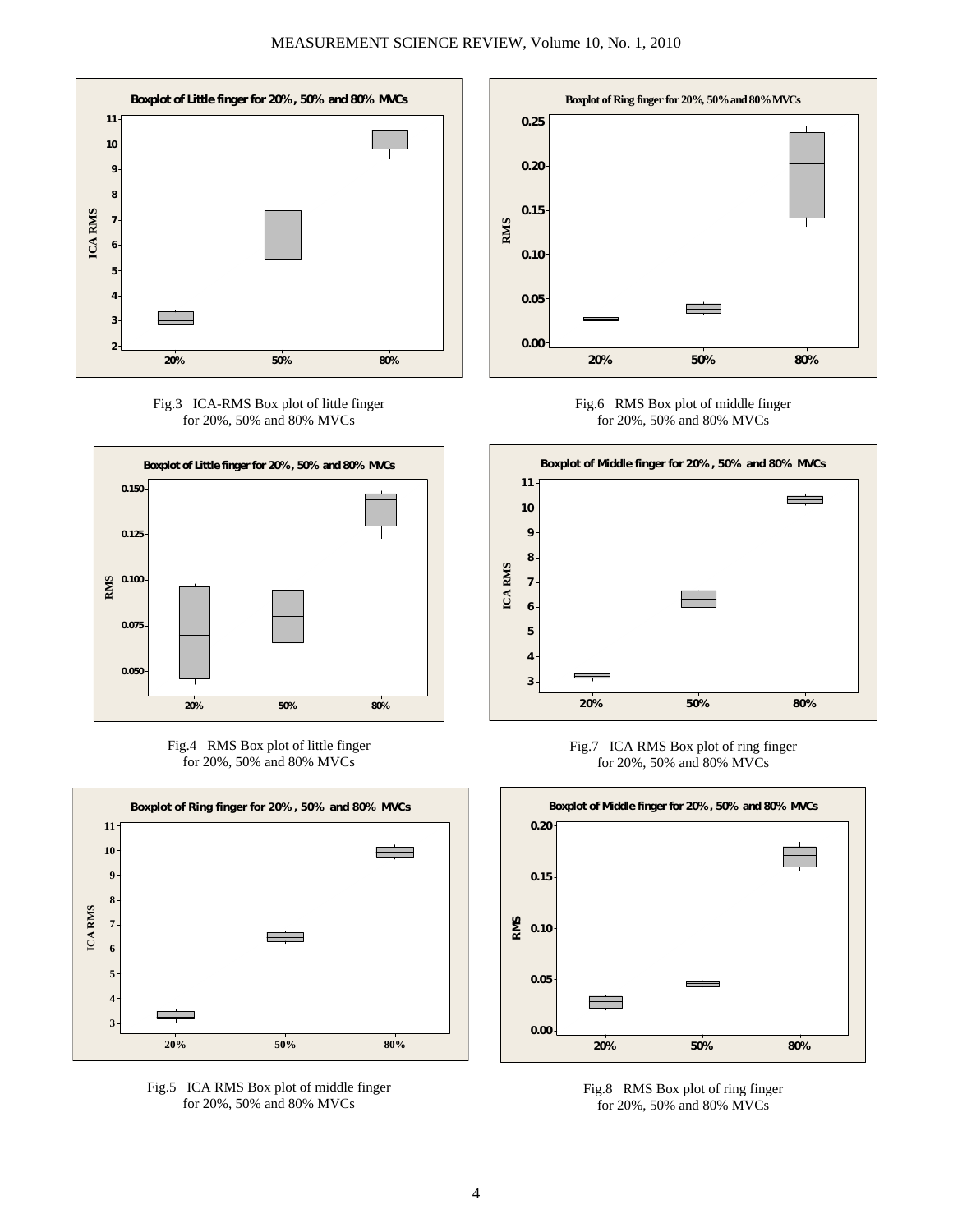## 3. RESULTS

From Table I, it is observed that there is large increase in ICA RMS (mean values) for different finger flexion as the force of contraction increases from 20% MVC to 80% MVC for all subjects. But the mean values of RMS have a marginal increase or no increase up to 50% MVC.

The results show that values of RMS after ICA (ICA RMS) are a good indicator of the force of contraction of the muscles for all levels of muscle contraction. RMS of sEMG is an indicator of the force of contraction only when the level of contraction is high (80% MVC) but a poor indicator of the force of contraction when the level of contraction is low (20%). This may be attributable to the effect of the background activity during low-level muscle activity.

In order to validate and visualize the data, the values were plotted using box plot to determine the difference in ICA RMS for flexions during different levels of contraction. Boxplots can be useful to display differences between popu lations without making any assumptions of the underlying statistical distribution [20]. The space between the different parts of the box helps indicate the degree of dispersion (spread) and skewness in the data, and identify outliers.

The boxplots for RMS and ICA separated sEMG for the flex ion of the little finger at the three different levels of force of finger flexion - 20%, 50% and 80% MVC while this is not pos sible using RMS of sEMG. of contraction for Subject 1 are shown in Fig.3 and Fig.4 respectively. From these plots, it is observed that ICA separated RMS is reliably able to differentiate between force

Similarly, the plots for the Ring and Middle fingers flexion shown in Fig.5, Fig.6, Fig.7 and Fig.8, indicate that ICA RMS has more significant change than RMS, during low-level flexions with respect to the force levels of contraction.

## 4. DISCUSSION AND CONCLUSIONS

From the outcomes, it is evident that the patterns of sEMG against 3 different finger flexion actions for different MVCs were similar  $(p>0.01)$ , while after separation using ICA, there is a clear identification of patterns  $(p<0.0001)$  related to MVCs. This paper has compared the methods of identifying patterns at various levels of force (MVCs) using sEMG without separation and using sEMG after separation using ICA. The similar patterns for different MVCs using nonseparated sEMG are attributable to the high level of cross-talk, noise and low signal strength. ICA overcomes this shortcoming and the results clearly show that there is clear separation of patterns of sEMG during various levels of MVC

While this paper reports experiments conducted for three finger flexion action, this technique is suitable for the analysis of other actions and postures where cross-talk due to overlapping muscles is an issue such as when studying muscles of the lower back.

#### **REFERENCES**

[1] Basmajian, J.V., De Luca, C.J. (1985). *Muscles Alive:* **Their Functions Revealed by Electromyography** *(5th ed.).* Baltimore, US: Williams & Wilkins Publishers.

- [2] Schlenzig, J., Hunter, E., Jain, R. (1994). Vision based hand gesture interpretation using recursive estimation. In *Twenty-Eighth Asilomar Conference on Signals, Systems and Computers*. IEEE, 1264-1271.
- [3] Cheron, G., Draye, J.P., Bourgeios, M., Libert, G. (1996). A dynamic neural network identification of electromyography and arm trajectory relationship during complex movements. *IEEE Trans. Biomed. Eng.*, 43, 552-558.
- [4] Pavlovic, V.I., Sharma, R., Huang, T.S. (1997). Visual interpretation of hand gestures for human computer interaction. *IEEE Trans. Pattern Anal. Mach. Intell.*, 19, 677-695.
- input: neuroelectric joysticks and keyboards. *IEEE Pervasive Comput.,* 2 (2), 56-61. [5] Wheeler, K.R., Jorgensen, C.C. (2003). Gestures as
- [6] Koike, Y., Kawato, M. (1996). Human interface using surface electromyography signals. *Electron. Comm. Jpn.,* 79 (9), 15-22.
- [7] Doerschuk, P.C., Gustafson, D.E., Willsky, A.S. (1983). Upper extremity limb function discrimination using EMG signal analysis. *IEEE Trans. Biomed. Eng.,* 30 (1), 18-28.
- [8] Farry, K.A., Walker, I.D., Baraniuk, R.G. (1996). Myoelectric teleoperation of a complex robotic hand. *IEEE Trans. Robot. Autom*., 12 (5), 775-788 .
- [9 McKeown, M.J. (2000). Cortical activation related to arm-movement combinations. *Muscle Nerve,* 23 (9), S19-S25.
- [10] McKeown, M.J., Radtke, R. (2001). Phasic and tonic coupling between EEG and EMG demonstrated with independent component analysis. *J. Clin. Neurophysiol.* , 18 (1), 45-57.
- [11] Nakamura, H., Yoshida, M., Kotani, M., Akazawa, K., Moritani, T. (2004). The application of independent component analysis to the multichannel surface electromyographic signals for separation of motor unit action potential trains. *J. Electromyogr. Kinesiol.,* 14 (4), 423-432.
- [12] Peleg, D., Braiman, E., Yom-Tov, E., Inbar, G.F. (2002). Classification of finger activation for use in a robotic prosthesis arm. *IEEE Trans. Neural Sys. Rehab*. *Eng.,* 10 (4), 290-293.
- [13] Naik, G.R., Kumar, D.K., Singh, V.P., Palaniswami, M. (2006). SEMG for identifying hand gestures using ICA. In *Workshop on Biosignal Processing and Classification at 2nd International Conference on Informatics in Control, Automation and Robotics*, August 2006. Setubal, Portugal, 61-67.
- *Independent Component Analysis* (3<sup>rd ed.). New York:</sup> [14] Hyvarinen, A., Karhunen, J., Oja, E. (2001). John Wiley.
- deco nvolution. *Neural Comput.,* 7, 1129-1159. [15] Bell, A., Sejnowski, T. (1995). An information maximisation approach to blind separation and blind
- *Blind Signal Separation*, 633-644. [16] Jung, T., Makeig, S., Lee, T., McKeon, M., Brown, G., Bell, A., Sejnowski, T. (2000). Independent component analysis of biomedical signals. In *Second International Workshop on Independent Component Analysis and*